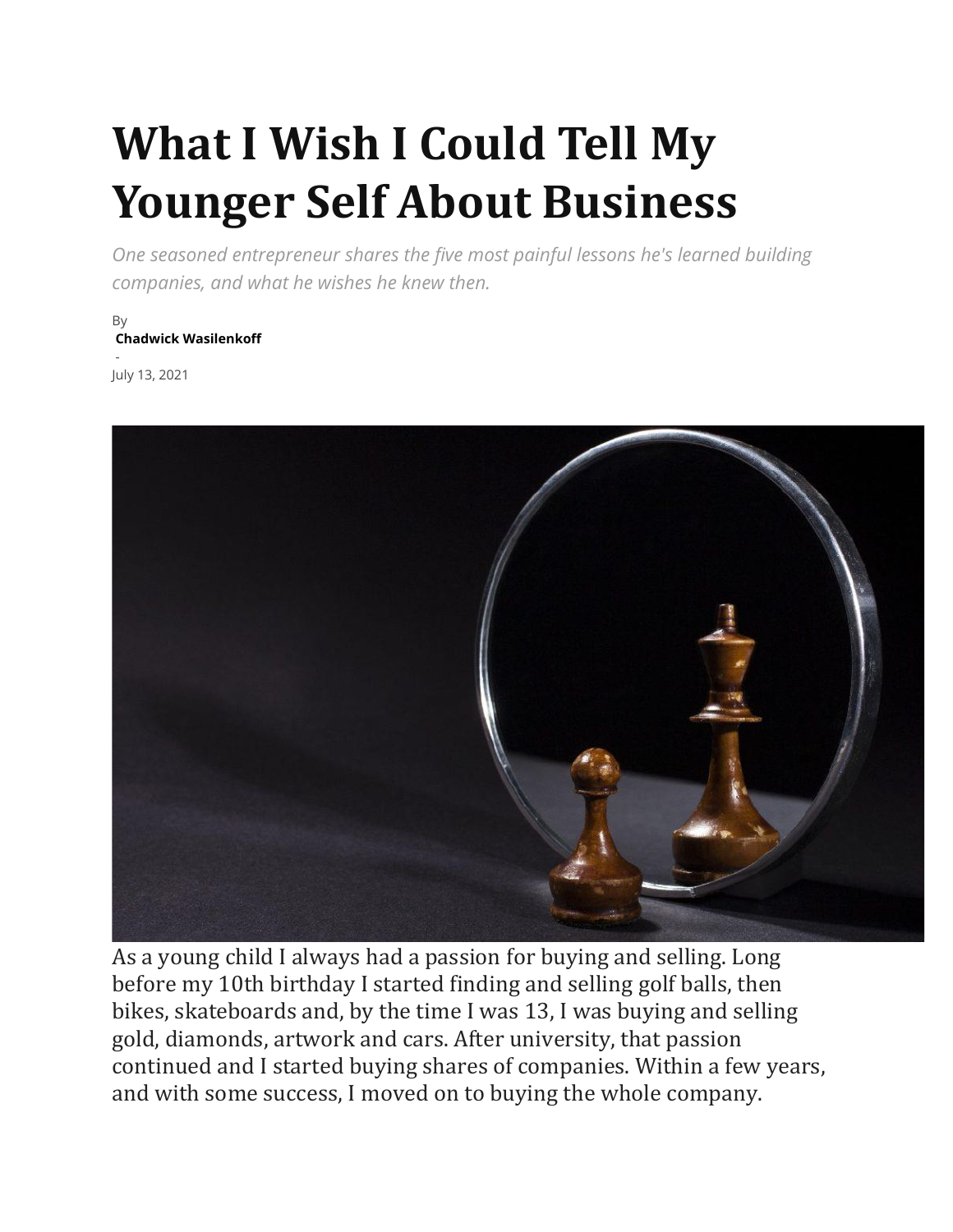Since then, I have bought, built, and grown over 30 companies. Of those I have taken more than a dozen companies public and raised over \$1 billion for these various opportunities. I've created numerous exits over \$100 million and built one unicorn. I've found opportunities all over the world. I had a banknote mill in Switzerland making the Swiss francs and Euros, a global leading wallpaper company, 2 pulp mills, gold mines, tequila, software, and dozens of others. I am now launching two new companies with disruptive technologies; in composites and a medical device.

I have learned a lot along the way. As always, the hardest lessons are now easy to recognize with the benefit of hindsight. These are five of the painful lessons I have learned along the way that I was I could go back in time and teach my younger self to try and avoid these.

## **Lesson 1: Hire Slow and Fire Fast.**

As my business career has taken me deep into dozens of different industries, I am constantly hiring industry specific people to help run these companies. No matter how good the resume is or the references, not all hires work out. However, one thing that is 100% certain, is that if you recognize an employee to be not the right fit, or not as good as their resume would have suggested, you should fire them immediately. This may seem cold and harsh, but by the time you get to that point where you are feeling that maybe they aren't the right person, you already know what you should do. To get to your assessment, you have probably given them several chances, extra time, and even convinced yourself that hopefully it will get better. Trust me, all you are doing is delaying the inevitable. Nobody likes to have to fire someone. Also, it is always a lot of extra work to re-hire for that position. However, after it's done you are always glad you did it and wished you had done it sooner.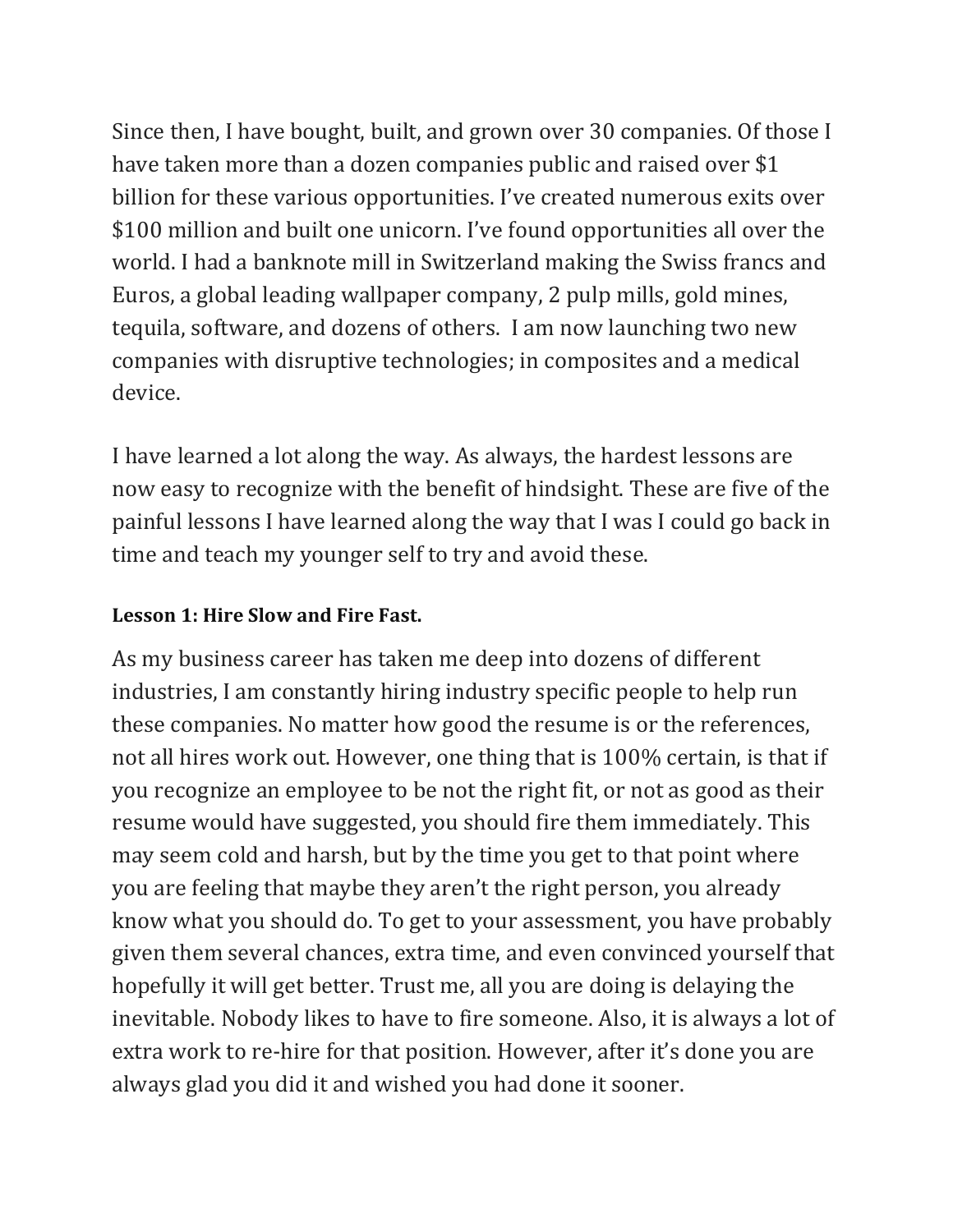### **Lesson 2: Focus on the Unique Value Proposition.**

While this may seem like an obvious course of action, I can't tell you how many times I have seen companies focus on things based on the old saying "well, that's how we have always done it." As an example, I bought a wallpaper mill in Germany. They only made four different wallpaper products, but of those four only one had a unique advantage. This one product had great margins and growth potential while the other three were losing money. After acquiring the mill, I pushed to drop the three commodity products where we had no advantage and focus solely on the product where we could deliver something unique. After arguing with management—then firing and replacing management—the new management team switched the mill to focus on this one product. We still sold the other three products, but we just bought them from our competitors and white labelled them as our own. After six years, we grew to over 60% global market share and this mill—which I bought for \$7.5 million was sold to a competitor for \$210 million.

## **Lesson 3: Spend More Time Looking Outside the Company Than Within.**

Too many times, I see management teams spending all their time trying to cut costs, streamline processes or do other things that create minimal value. While this can make improvements of 1% or 2% over time, they are insignificant to the gains that can be made by looking outwards to the customers and the market.

An example is the taxi industry. While they focused on trying to get more revenue from placing advertisements in the back of seats and automating their systems, they completely missed the use of an App to hail a cab. This convenience is what drive the success of Uber and Lyft. The same goes for Kodak and missing the whole shift to digital cameras. Or Blockbuster and video rentals. All industries and companies will need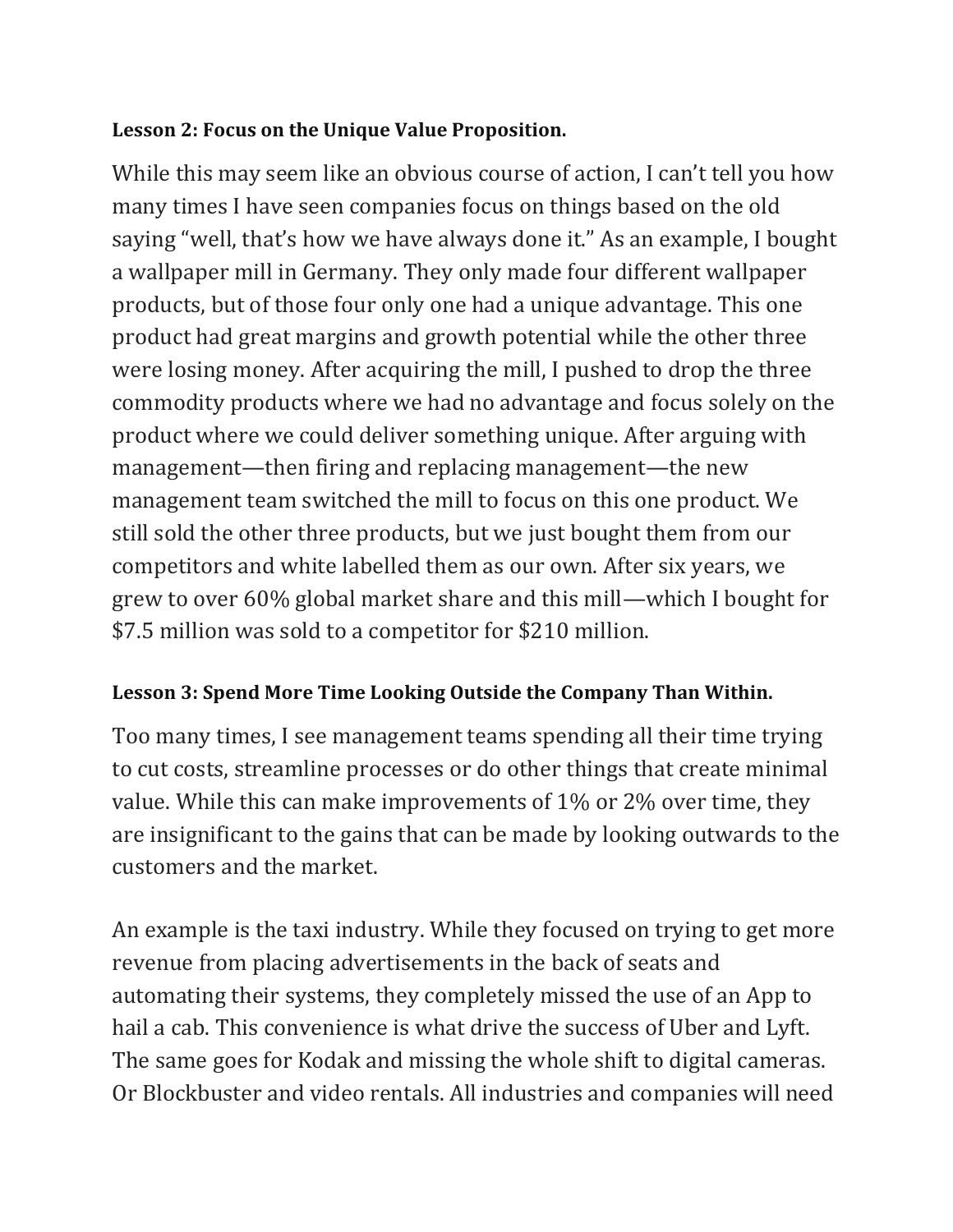to reinvent themselves quicker and quicker. So, spending time on recognizing those trends will provide bigger gains in the long run.

Keep in mind that whatever industry you are operating in right now, you have an advantage of know the trends and inner workings better than an outsider. Yet, so often it's an outsider that comes in and dominates an industry while all the insiders look at each other in shock and recognize that they should have seen it coming.

### **Lesson 4: It Takes Just as Much Time and Effort to do a Small Deal as a Big One.**

While it may seem more intimidating and challenging to do a bigger deal, sometimes it's actually less work and less difficult. If you or your company come up with a great breakthrough idea, it may cost a lot of money to launch and seem difficult to accomplish. However, things like raising the money can be easier if the breakthrough idea has significant potential.

Trying to raise a small amount of money for a "mom and pop" operation is actually harder since it usually lacks the excitement or sizzle that attract investment capital. With larger deals comes more capital, more resources to help, and generally more time to execute.

This is also the case with a start-up company. If you have a plan or a product and want to dominate your small home town, then it may not be interesting enough to attract money or talent. However, the same idea or product, but with a national strategy can make a lot more sense. Either the idea is a good one and worth pursuing aggressively—or it's not. Most startups fail not because of the idea or product, but because they run out of money before they get to break-even.

#### **Lesson 5: Remain Optimistic.**